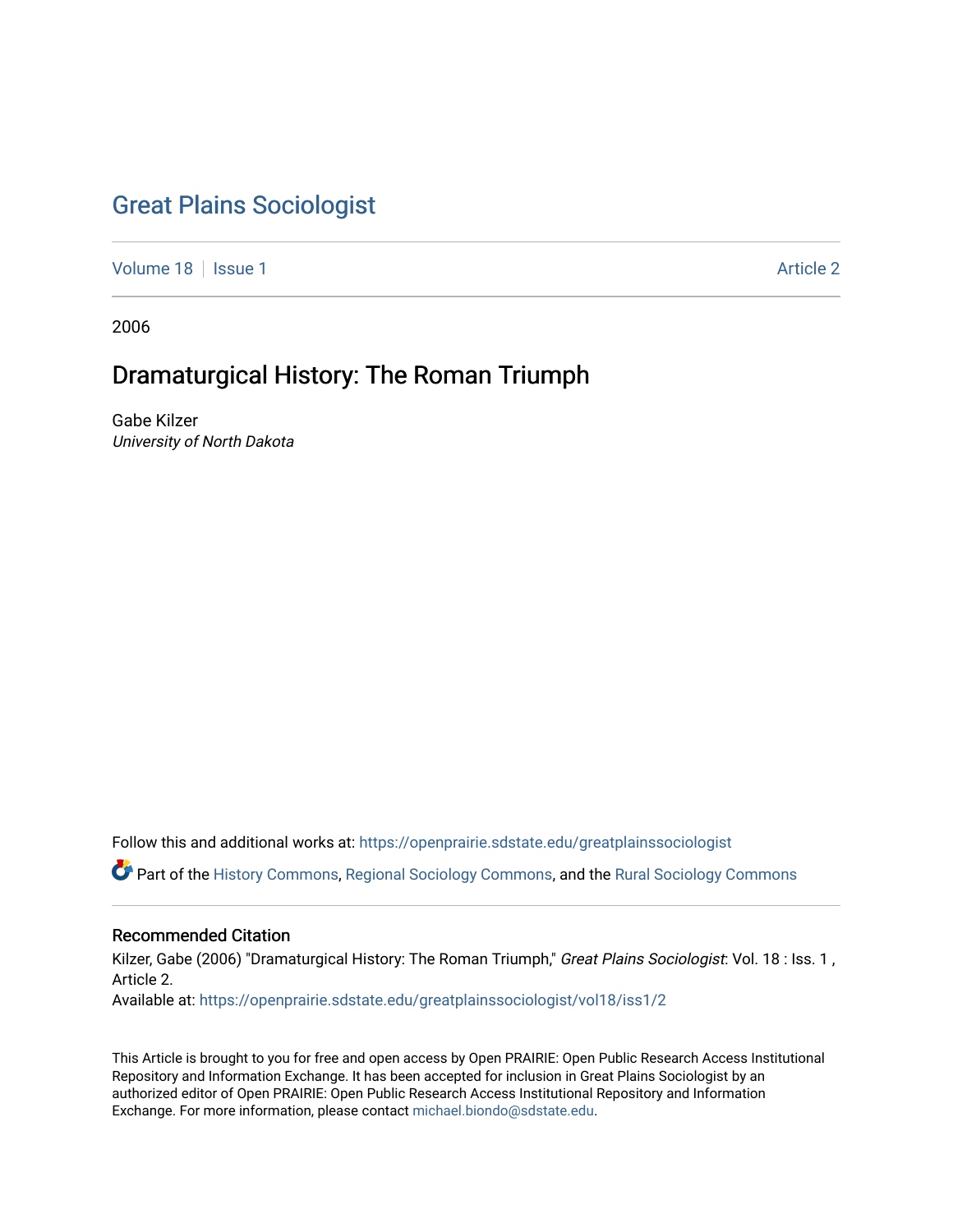# Dramaturgical History: The Roman Triumph



Gabe Kilzer<sup>∗</sup>

Abstract This paper examines an ancient Roman ceremony, the Triumph, and explains the effect this ritual had on Roman civilization during the Empire and the effects it still has on our historical interpretation of that society. Using Erving Goffman's theory of dramaturgy, I compare the leaders of Rome to actors on a stage playing to an audience. In this paper, I argue that the Triumph, which was a ceremony dedicated to the creation of a "God amongst men" in a conquering general, fueled a reciprocal relationship between the actions of society and the way in which we remember the Empire. Achieving a record in historical texts was the primary goal for those who sought immortality; and to attain this they had to be uncommon in a world of commoners. Thus, the imperialistic drive of Roman leaders was not simply about war, it was about becoming a hero of Rome by stretching their empire as far as possible during their reign. The Triumph was the way in which Roman leaders would make sure that the audience, in a controlled environment, would witness this character created through war.

## INTRODUCTION

 $\overline{a}$ 

"All the world's a stage, and all the men and women are merely players." - William Shakespeare -

 Our knowledge of the world is the product of voice and pen. Historians pass on verbal memories and literary recordings of individuals and groups whose impact on past and present civilizations in undeniable. Therefore, a sociological examination of history is a step forward towards a further understanding of civilization's evolution. By tracking the actions of individuals along with the consequences of those actions using sociological theory it is possible to determine the impact of certain events on past and present society. Descriptions of civilization during the Roman Empire (27BC-476AD) are a perfect example of how the contextual setting surrounding the individuals within affects historical interpretations. Driven by the desire to

<sup>∗</sup> Gabe Kilzer, University of North Dakota, Department of Sociology, Grand Forks, ND 58203-7136; e-mail: gabriel.kilzer@und.edu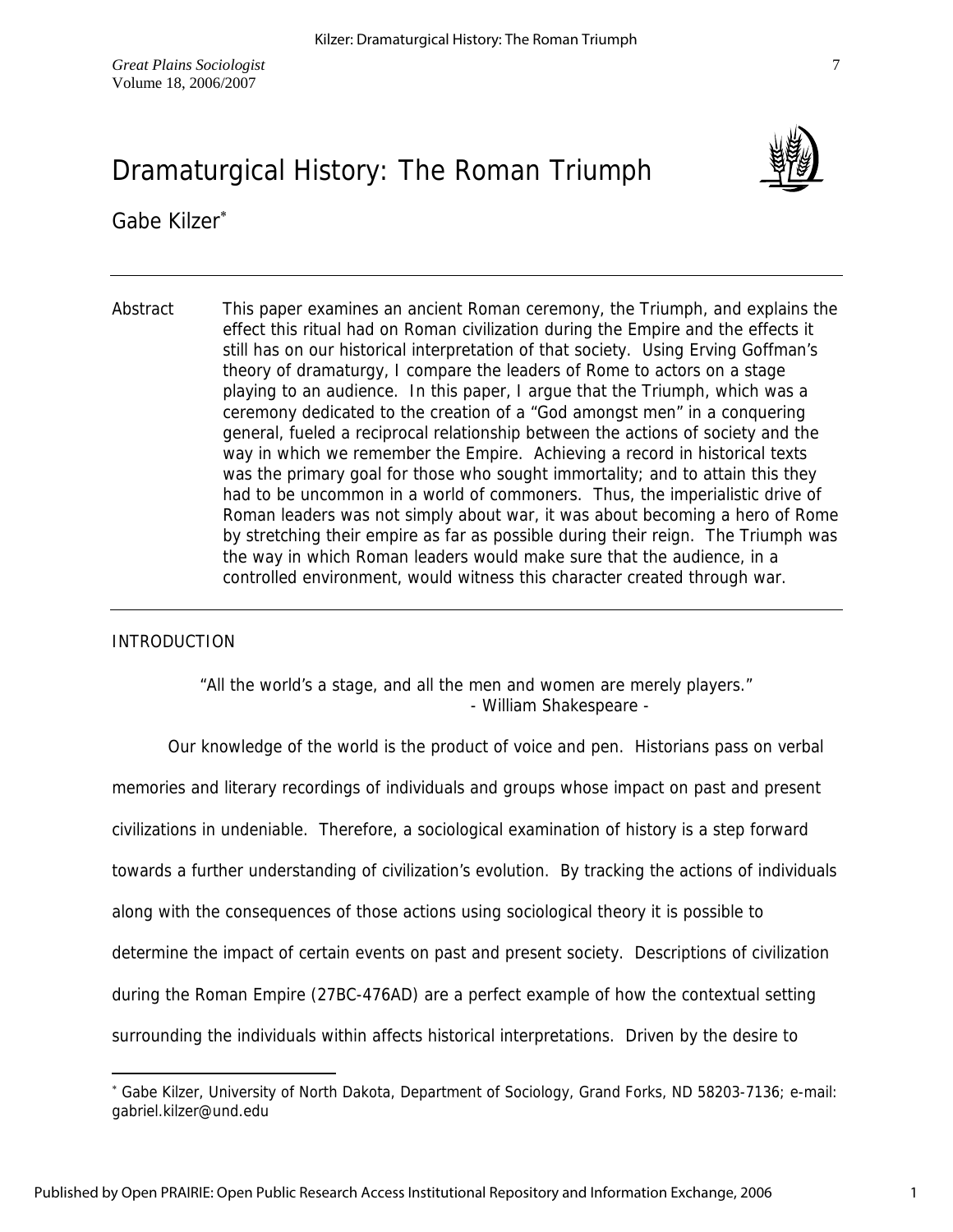create a legacy worthy of documentation, this society's fascination with military power and imperialism caused many Roman leaders to conquer at all costs. This paper explains how one specific ceremony, the Roman Triumph, had the ability to create an immortal god, and erase the mortal masses.

#### THEORETICAL BACKGROUND AND APPLICATION

 Applying dramaturgical theory to this point in time offers an explanation and understanding of a Roman leader's dramatic actions as they were attempting to entertain the mob and achieve everlasting glory. Erving Goffman's, The Presentation of Self in Everyday Life (1959), offers the interpretive theory of dramaturgy which compares those holding power during the time of the empire to actors on a stage playing to an audience. Within this theatric analogy, actors use impression management methods to switch between front and back stage roles in order to promote their ideal self to the audience. These roles depend on the setting, or physical surroundings, in which the actor will perform for the audience. Once the actor determines the setting, they will begin to create a personal front with whom the audience is able to connect. Using costumes to manipulate the actor's appearance along with altering certain mannerisms, the actor is able to establish their role. With the help of teammates, or coactors, the actor's screenplay of events becomes reality creating a lasting impression on those serving as the audience.

 History is a part of the natural world and consists of both physical (e.g. books) and mental (e.g. memories) states. Therefore, by using a naturalist approach similar to the ancient writer Pliny the Elder (23AD-79AD), author of the encyclopedia Historia Naturalis, a sociological interpretation of historical literature and architecture illustrates the effects of dramatic historical recordings on the beliefs and actions of Roman society. Ancient historians Polybius (203BC-120BC), Livy (59BC-17AD), Tacitus (56AD-120AD), and Appian (95AD-165AD) provide ancient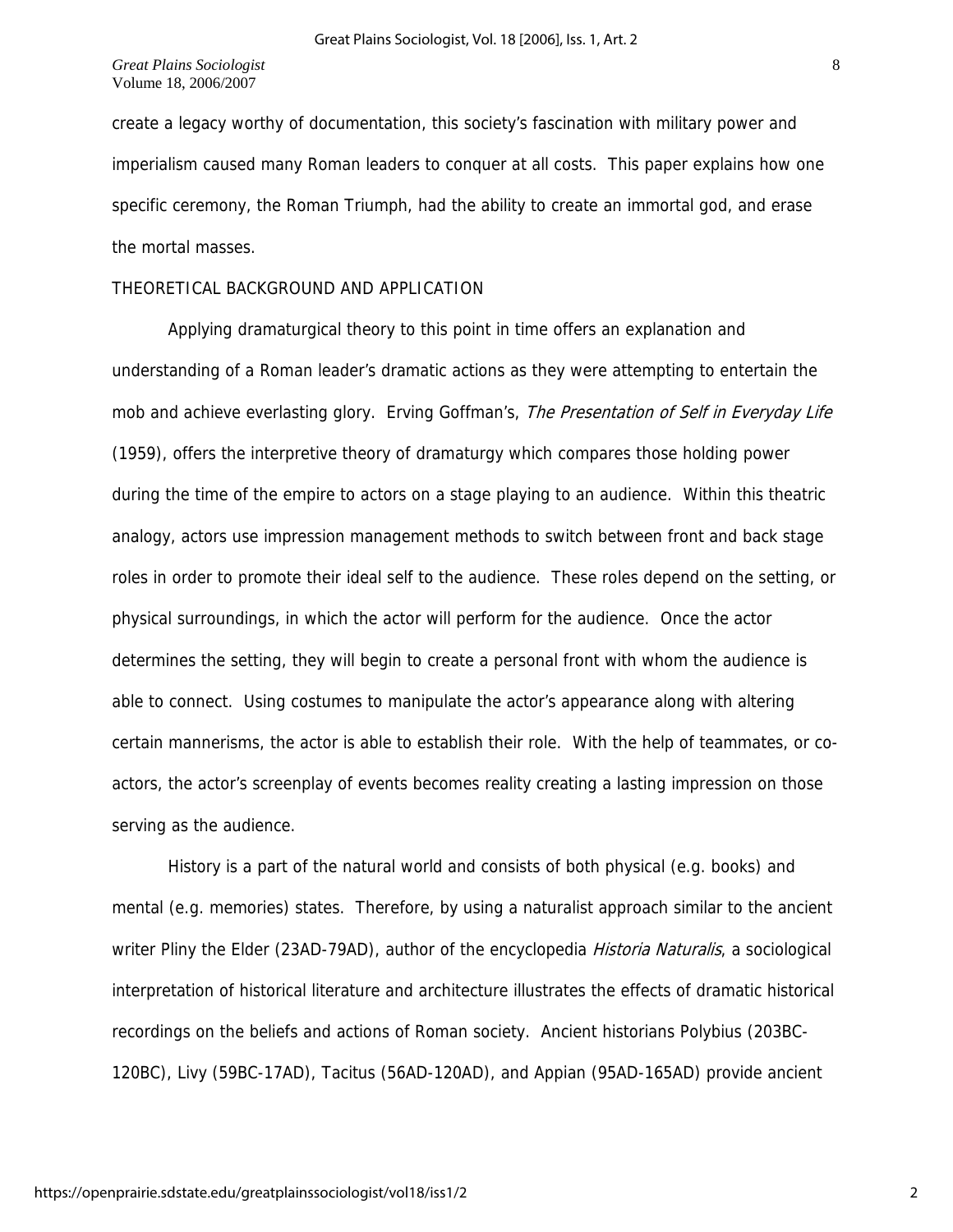literary descriptions and interpretations of what the Triumph means to the Empire's imperialistic society. The "Arch of Titus" (81AD) is a visual depiction of the ceremony that allows for modern interpretation of the triumphal procession alongside the aforementioned literature. Focusing on the ceremony under examination, H.S. Versnel's, Triumphus (1970), provides both an extensive description of the Roman Triumph along with a modern interpretation of its meaning in the ancient world. Keith Hopkins outlines the social context surrounding the citizens of Rome in, Conquerors and Slaves (1978), and, Death and Renewal (1983), providing insight into what it is like to live in Rome.

## Analyzing Past and Present Evidence:

During the Roman Empire the term *Imperator* described an individual who was able to command a standing army. Their control over an army was only applicable outside of the city walls, however. Once they were within the walls of Rome they were no longer able to maintain their command. The usual amount of time given to an *Imperator* by the Senate was two years, unless they applied for another term. After two years, the *Imperator* relinquished control of the troops to the Senate until they named another person to the position. The number of active *Imperators* varied during the Empire from two to eight depending on the emperor's agenda and ability to pass legislation accordingly (Polybius 1975). These laws caused many Roman generals to create war as they only had a certain amount of time to earn the highest honor given to an *Imperator*, the Roman Triumph.

 Winning a significant victory on the battlefield over an adversary declared by the people as an enemy of Rome was the only way to apply for the right to a Triumph (Livy 1883:28, 38). Having met this criterion, an *Imperator* could display their achievements to the public by will of the Senate (Polybius 1975:6, 15). Roman leaders sought for this type of public recognition that it may have been a reason for the imperialist nature of that society.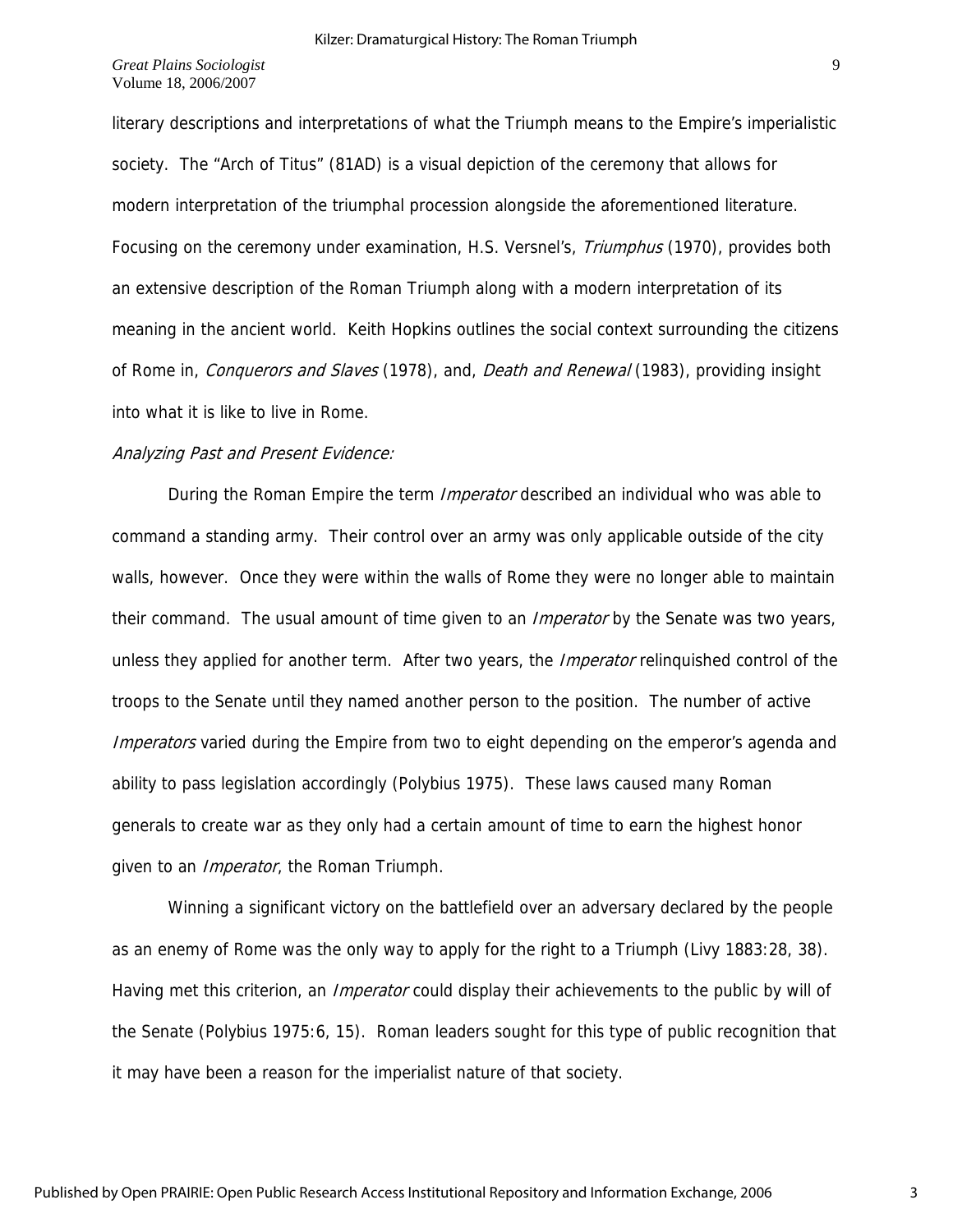Similar to a modern day parade, the Roman Triumph was a ceremonial procession celebrating an *Imperator's* successful extension and protection of the Roman way of life (Versnel 1970). A ceremony displaying spoils of war was not enough, however. By manipulating the setting in which the audience witnessed the act, the *Imperator* manufactured an image of himself to display to the citizens of Rome. This "self" was a creation borne from the *Imperator's* knowledge of the Romans' love for grandeur. The Senate and citizens of Rome did not want to hold a ceremony simply to praise a victorious general. Instead, they sought the public appearance of a conquering hero that demanded even the Gods' admiration and respect. Roman leaders knew these expectations and acted accordingly in order to create their legacy. Thus the creation of a dramatic personal front was not uncommon as the context created by the idea of an Empire led by the Gods defined the *Imperator's* role prior to taking command of any army.

 Historical recordings of godlike heroes prior to the founding of Rome are one of the many reasons for the citizens' grand expectations of leaders. Epic poetry, which marked the beginning of historical documentation, described men who were equal to the Gods because of their ability to win battles and overcome great odds. In this context, Homer's hero Aeneus is comparable to Livy's Romulus and Remus as these individuals became legends by achieving public success. In his book, From the Founding of the City (1883), Livy states, "the traditions of what happened prior to the foundation of the City or whilst it was being built are more fitted to adorn the creations of the poet than that of the authentic records of the historian." On many occasions, Livy also writes that if any city should hold a claim to be divine, it should be Rome (1883). The ability to interact with the Gods was essential to the citizens of Rome. They believed that the Gods provided direction in everyday life; therefore, the citizens of Rome believed that they did not worship a subjective entity. Instead, they saw their Gods as

10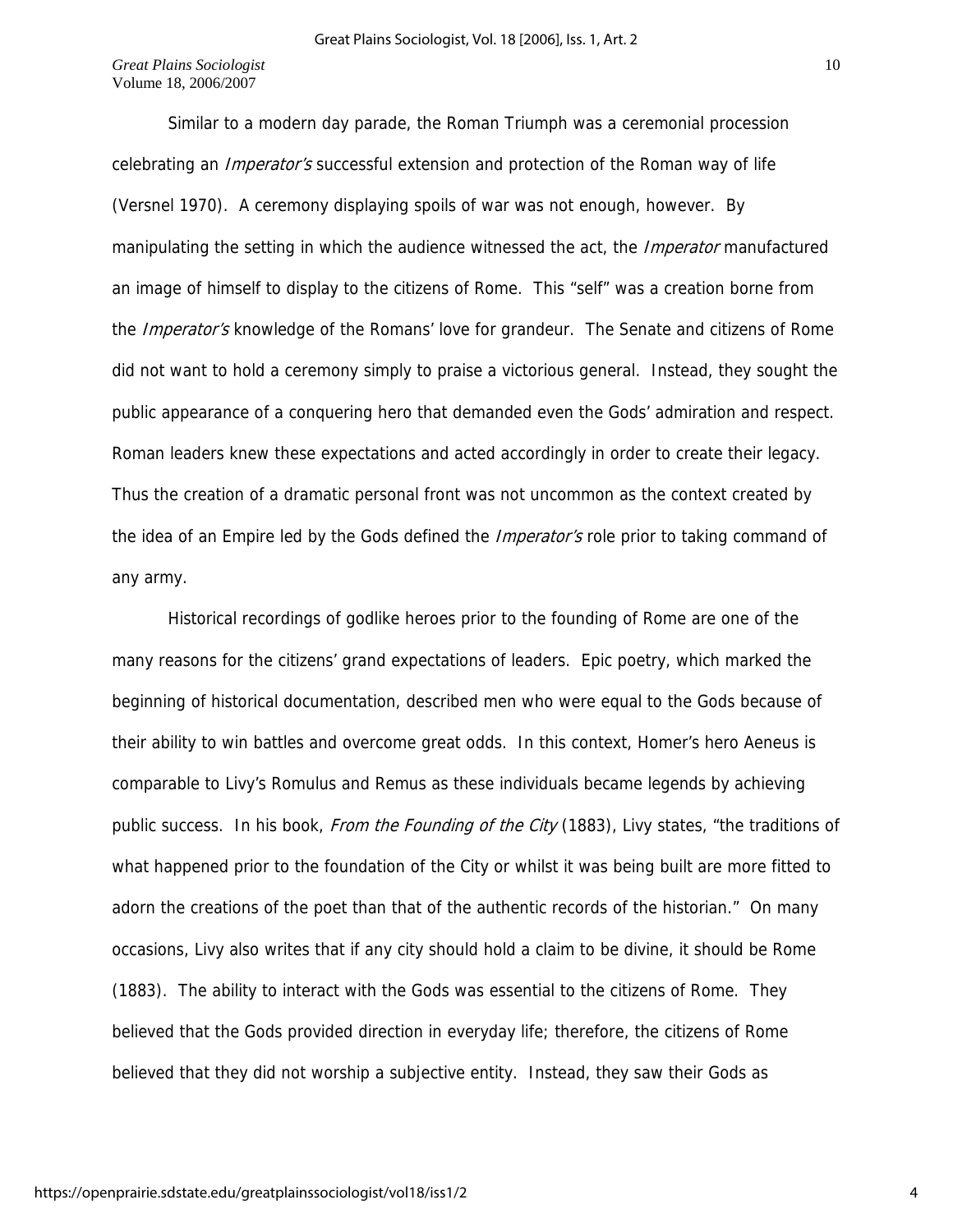objective beings that walked amongst them controlling everyday interactions (Hopkins 1983). Modern historians believe that the *Imperator* represents an incarnation of Jupiter, the master of all Roman Gods, because during the Empire citizens of Rome saw the *Imperator* as the master of all people (Versnel 1970). Creating a "God-like" character such as this was the only way to please the audience.

The *Via Sacra*, or the "sacred way," is a rather small gateway into the central forum of Rome: the *pomerium* (Ramsey 1875). Although it is not a particularly large road, it offers symbolic meaning as the winding pathway lead the triumphal procession throughout the city providing ample time for crowds to gather and witness the spectacle. This was perfect the stage for conquering generals to enter Rome. Citizens of Rome would gather along the pathway to pay homage to the protector of Roman life (Versnel 1970). Gathering crowds would applaud the *Imperator's* dramaturgical teammates (soldiers, Senators, etc...) while simultaneously jeering and taunting those enemies who were now captives of the Roman Empire (Versnel 1970). The role of the historians within the audience was essential to this dramaturgical act as they were not looking to write about common men. These future authors realized that their own place in history depended on captivating present and future audiences and thus as spectators of the Triumph made their own history selective towards those who were seen as uncommon individuals. Only an uncommon individual could achieve such a ceremony which is why those are the characters that dominate Roman history.

A standing army within Rome was very significant, even in the context of a Truimph. Laws during the Empire described any military presence within the city walls as a threat to civil society. They enforced these laws by banning any form of weapons in Rome because of the fear of providing tools for a rebellion (Hopkins 1978). Although a true militaristic society in every sense, Romans felt that allowing arms within the walls would make a revolt too simple for

5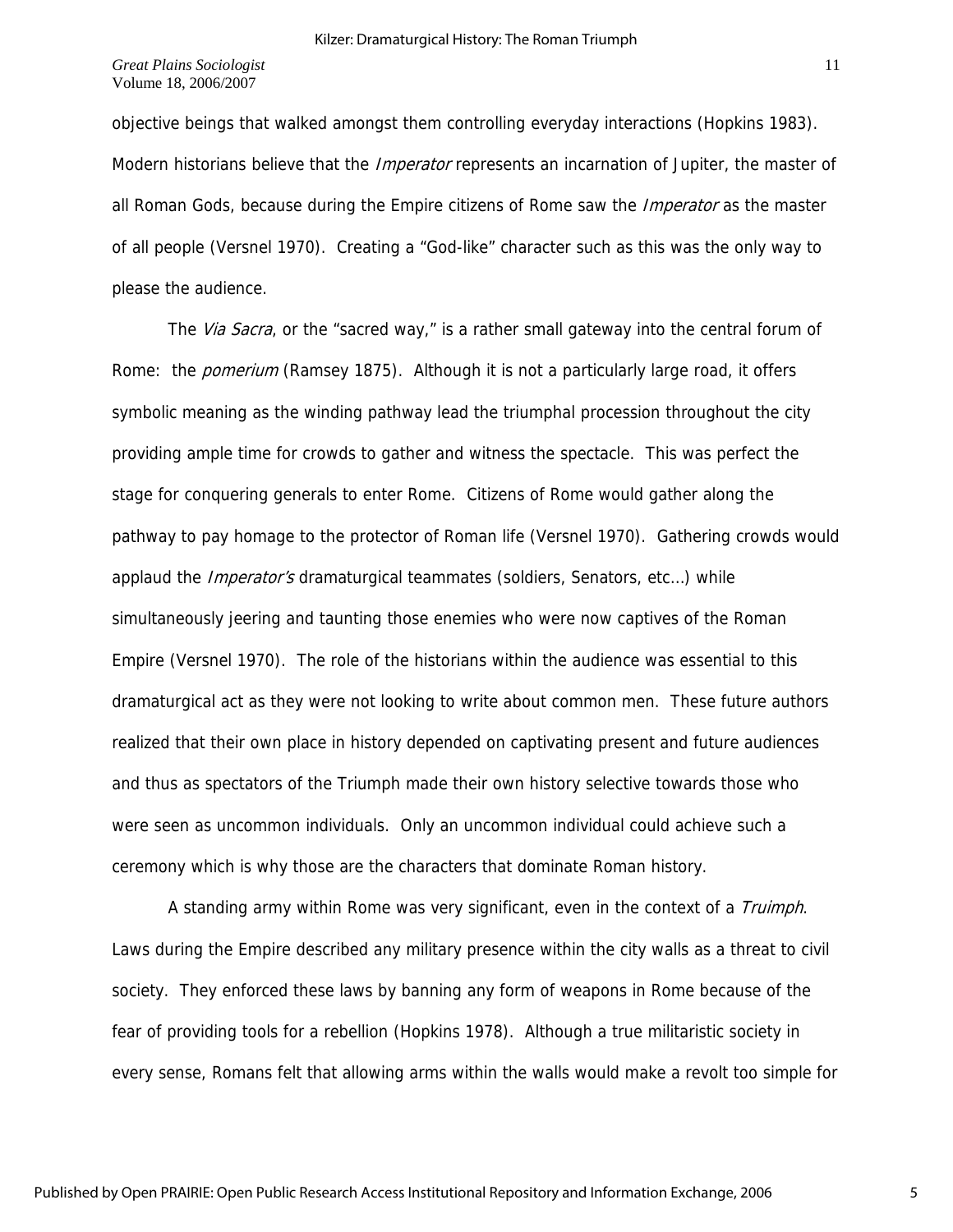those in opposition with city officials (Polybius 1975). Even the Emperor's lictors, or bodyguards, did not carry normal weapons. Instead they were to use *fasces*, which are a tightly bound bundle of rods, to protect the *Imperator*. Some depictions of *fasces*, however, show axes and other solid objects hidden within the bundle of rods in order to be more effective against any invading enemies (Hopkins 1978). More importantly, *fasces* were a symbol of power and protection stemming from the individuals who put them to use in Rome. Having the Senate request a commanding general and his soldiers' presence within Rome represented the trust and respect that the city held for their victorious champion.

In Roman History, Appian (2005) provides a first hand description of this symbolic ceremony in his recordings of the Triumph for Publius Cornelius Scipio. This particular Triumph is a celebration of Scipio's victory over the Carthaginians to end the first Punic War. To show all details without manipulation, the accompanying excerpt comes directly from Appian's history. This first-hand account of a *Triumph* gives a true sense of what it is like to be in the crowd witnessing this grand display of military power.

The form of the triumph (which the Romans continue to employ) was as follows: All who were in the procession wore crowns. Trumpeters led the advance and wagons laden with spoils. Towers were borne along representing the captured cities, and pictures showing the exploits of the war; then gold and silver coin and bullion, and whatever else they had captured of that kind; then came the crowns that had been given to the general as a reward for his bravery by cities, by allies, or by the army itself. White oxen came next, and after them elephants and the captive Carthaginian and Numidian chiefs. Lictors clad in purple tunics preceded the general; also a chorus of musicians and pipers, in imitation of an Etruscan procession, wearing belts and golden crowns, and they march evenly with song and dance. They call themselves  $Lydi$  because, as I think, the Etruscans were a Lydian colony. One of these, in the middle of the procession, wearing a purple cloak and golden bracelets and necklace, caused laughter by making various gesticulations, as though he were insulting the enemy.

Next came a lot of incense bearers, and after them the general himself on a chariot embellished with various designs, wearing a crown of gold and precious stones, and dressed, according to the fashion of the country, in a purple toga embroidered with golden stars. He bore a scepter of ivory, and a laurel branch, which is always the Roman symbol of victory.

Riding in the same chariot with him were boys and girls, and on horses on either side of him young men, his own relatives. Then followed those who had served him in the war as secretaries, aids, and armor-bearers. After these came the army arranged in companies and cohorts, all of them crowned and carrying laurel branches, the bravest of them bearing their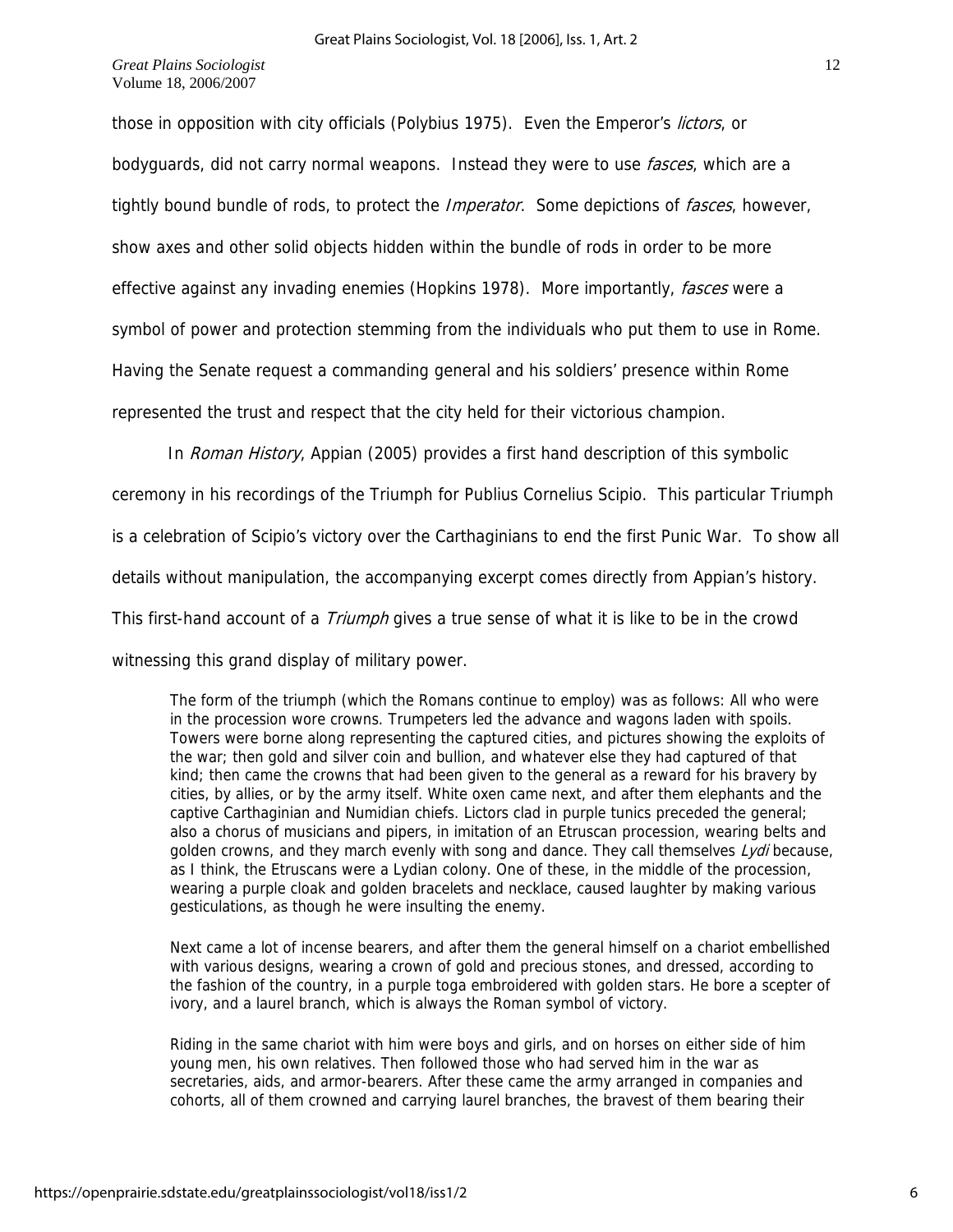military prizes. They praised some of their captains, derided others, and reproached others; for in a triumph everybody is free, and is allowed to say what he pleases. When [Publius Cornelius] Scipio arrived at the Capitol the procession came to an end, and he entertained his friends at a banquet in the temple. (Appian 2005:9, 66)

 Appian (2005) describes many of Goffman's dramaturgical concepts throughout this text. Within the procession, the actor's teammates include the magistrates, senators, relatives, and soldiers who were patrons of Scipio. Historians usually would make note of how many of these individuals were loyal to the *Imperator* as it shows their amount of civic and military influence (Polybius 1975). Other teammates include the incense bearers, musicians, heralds, and *lictors*. The number of *lictors* was also of importance as they were in charge of separating the audience from the *Imperator*. This distance is an example of mystification representing the idea that the *Imperator* is separate from the common civilian. Slaves, captured leaders and soldiers, even children were props rather than actual teammates because they did not willingly, or knowingly, play a role in the ceremony. Goods and animals from foreign lands as well as towers bearing inscriptions were more traditional forms of props and are recognizable as direct material gain from victory. Sacrificial bulls and other religious relics displayed the *Imperator's* faithfulness to the gods. This is an essential part to the ceremony because Roman citizens were very superstitious about religious patronage. Any instance in which an individual did not give proper respect to the Gods had set the city up for tragedy (Livy 1883). Other symbolic elements, such as the costumes worn by the teammates, are marks of possession by the *Imperator*. With these symbolic props in place, the conquering general would make his entrance into Rome on a chariot with four white horses pulling the reigns. Wearing a crown of gold covered with an assortment of stones and a purple toga embroidered with golden stars, he yielded both a scepter of ivory and a laurel branch. These are all common symbols of power known throughout the Empire. This costume represented the personal front of the *Imperator* as well as control over all elements of this ceremony (Versnel 1970). Modern historians have

7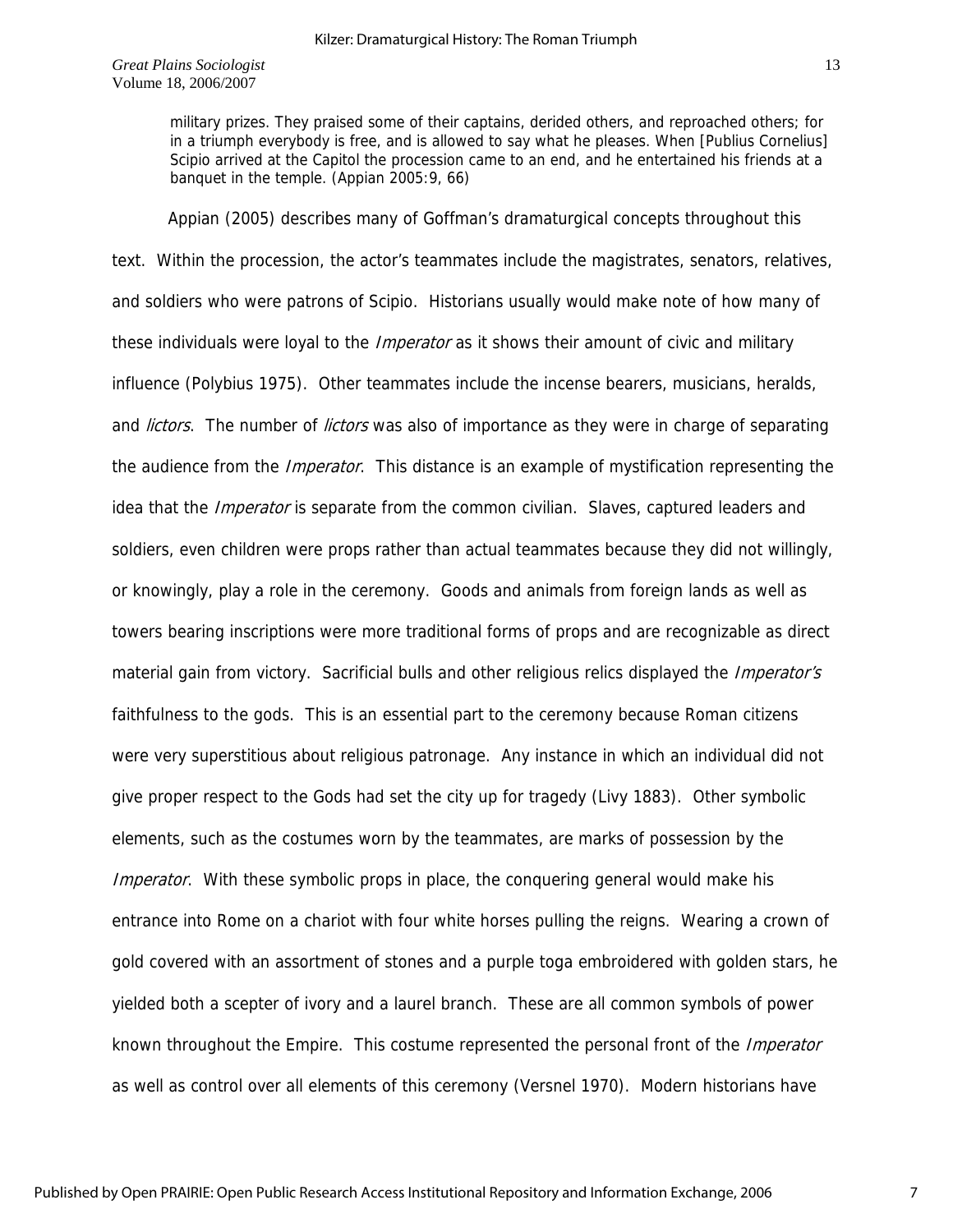come to believe that there was even a slave riding with the *Imperator* holding the *laurel wreath* above the general's head while whispering, "Remember you are only human," into the Imperator's ear (Versnel 1970). There are also references made to the general's face being "red-leaded" signifying him as the Roman deity Jupiter. Visual depictions in either sculptures or inscriptions that still survive today support such detail (Versnel 1970:57).

 Using these many visual elements catches the attention of the audience. This ceremony vividly displays the superiority of the *Imperator* through military and political strength and is a way of commanding divine authority over the Empire. As Rome was a patron-client society, those considered teammates participate in the Triumph knowing that they also have something to gain. Some of the slaves may be clients as well; however the nature of the term slave implies a certain degree of forced cooperation. Other props, such as the children and religious symbols show the *Imperator* as someone with whom the audience can relate to. Though the goal of the ceremony is to deify the general, *Imperators* recognize the political importance of appearing as a product of the Roman way of life. This set the stage for future leaders as they see what they can accomplish by promoting the imperialistic nature of war.

 Visual remnants of the ancient Empire confirm our knowledge of this ceremony and provide further detail into its meaning. The Arch of Titus stands at the highest point of the Via Sacra and is one of the most dominant features leading into the *pomerium*. An inscription on the top of this arch reads, "Senatus Populusque Romanus Divo Tito Divi Vespasiani Filio Vespasiano Augusto." The translation of this inscription is, "The Roman Senate and People to Deified Titus, Vespasian Augustus, son of Deified Vespasian." This arch is a gift to Titus commemorating his conquest of Judea, an enemy of Rome. The reliefs on the inside of the arch depict the procession accompanying his victory. "The Spoils of Jerusalem" relief shows slaves carrying a menorah, heralds carrying signs, and musicians playing trumpets; all of them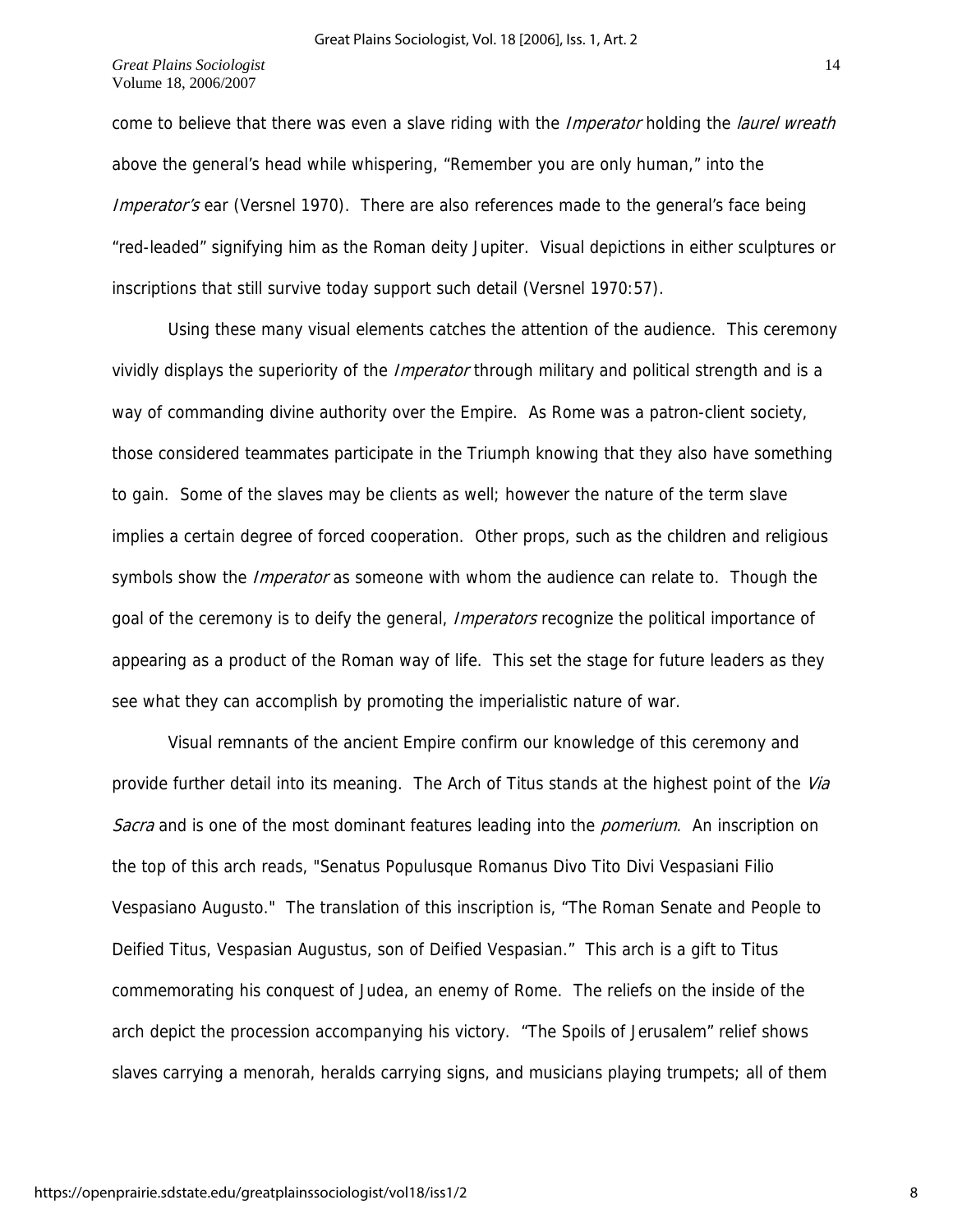wearing their dramaturgical costumes. On the other side, "The Triumph of Titus" relief depicts Titus, wearing the full ceremonial costume, riding in a chariot lead by four horses. Behind Titus in the chariot is *Victory*, also known as the Roman goddess Victoria, holding a crown over the head of Titus signifying the acquisition of the God's respect. Another deity, *Valor*, is holding of the reigns of the four horses pulling Titus's chariot (Sullivan 2005). This illustrates the idea that Titus's Triumph over Judea is the "will of the Gods" as they lead him through the ceremony. The Arch of Titus reminds individuals of Titus's status as a God every time they see it. Today, this arch still stands as a visual reenactment that is available for modern interpretation making it invaluable to our understanding of the spectacle that was the Triumph.

#### **CONCLUSION**

 The micro-level interaction and manipulation of one's "self" by individuals extends to have macro-scale effects. This ceremony illustrates the *Imperators'* recognition of the sociological imagination as they realize the individual role they play on the world-wide stage. Tacitus's, The Life of Agricole (1998), reminds society of those mortal individuals who are lost over time due to the demand for God-like conquerors by writing about a man who did not achieve divine status yet is an uncommon individual by those who love him. Common citizens like Agricole generally remain a figment of imagination in surviving ancient literature. Although archeology provides insight into the lives of the common people, their actions are left to speculation as true accounts of ancient life focus on those who have a dramatic effect on society. Nothing represents this better than the Triumph and the history surrounding it. Dramatic historical documentation along with visual images of a society seeking to connect themselves to the divine dominates the knowledge of Roman civilization. Thus, the literary rise and fall of the Roman Empire is the remains of characters engaging in an act hoping to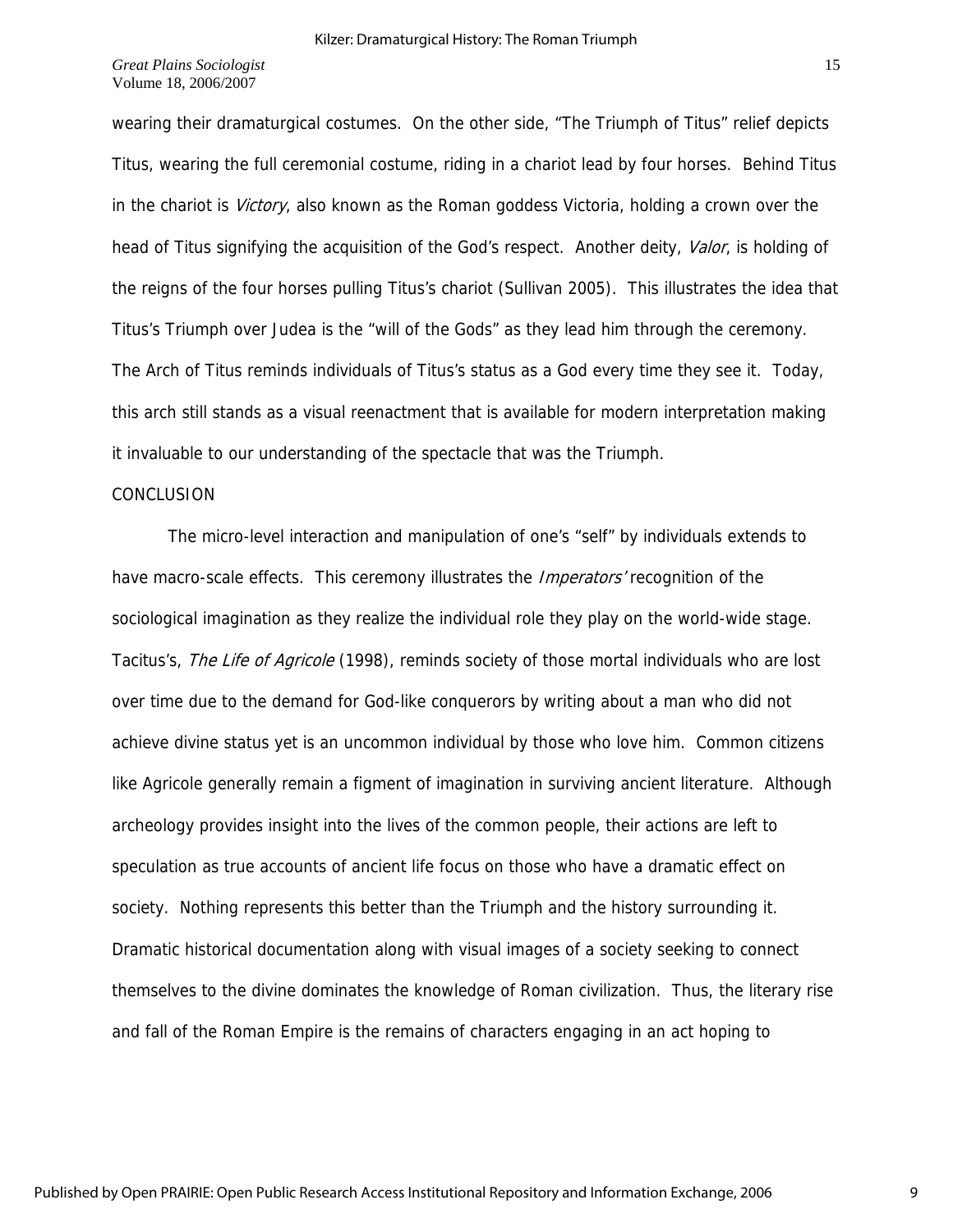manufacture a legacy worthy of documentation. This is the script for the Roman Triumph and

the cause of over-expansion leading to the fall of the Empire.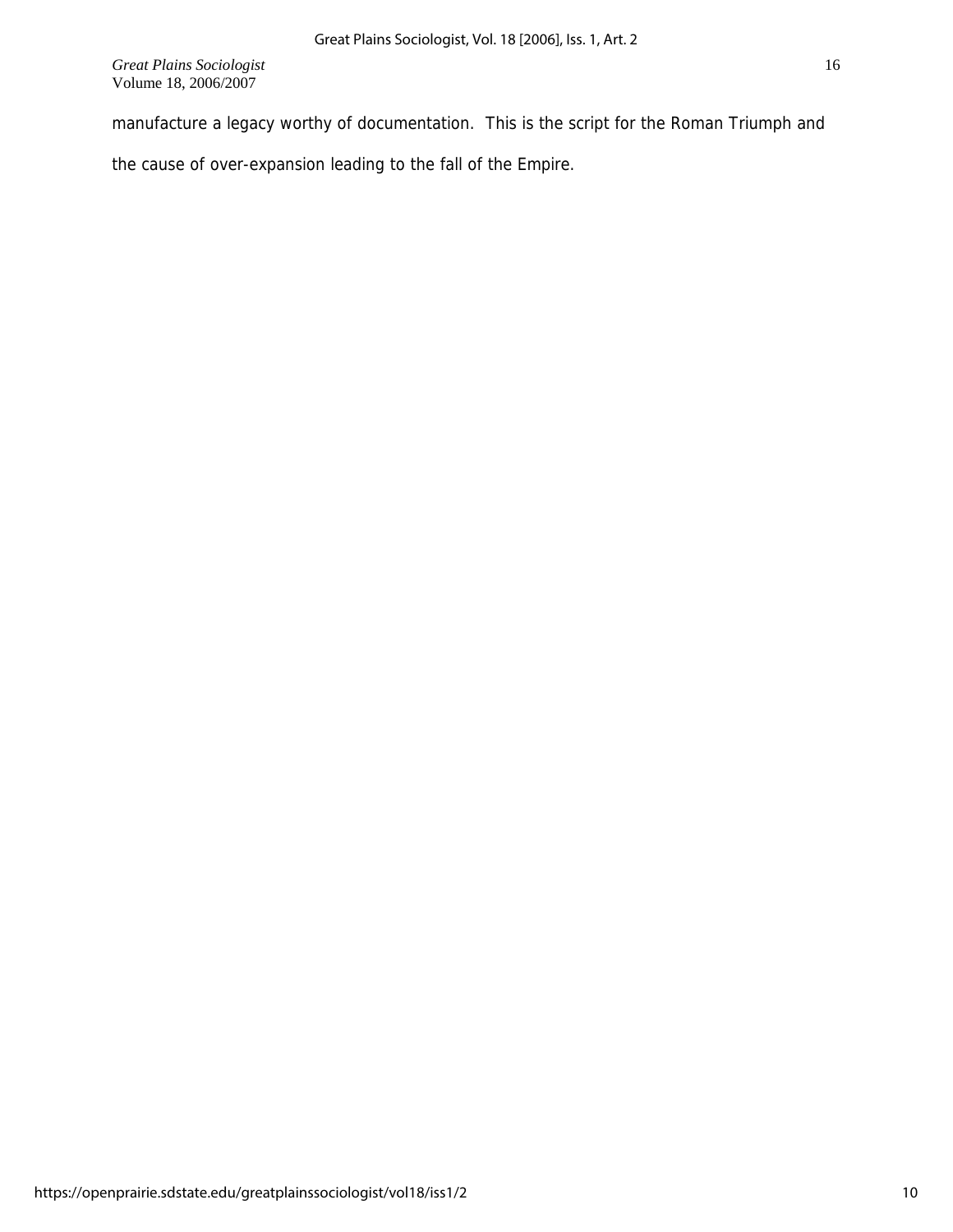# ACKNOWLEDGEMENTS

I would like to thank Dr. William Caraher from the Department of History at the University of North Dakota for introducing me to Keith Hopkins and interdisciplinary studies. I would also like to thank Dr. Daphne Pedersen Stevens from the Department of Sociology at the University of North Dakota for the constant feedback, critiques, and editing that ultimately kept this paper on track.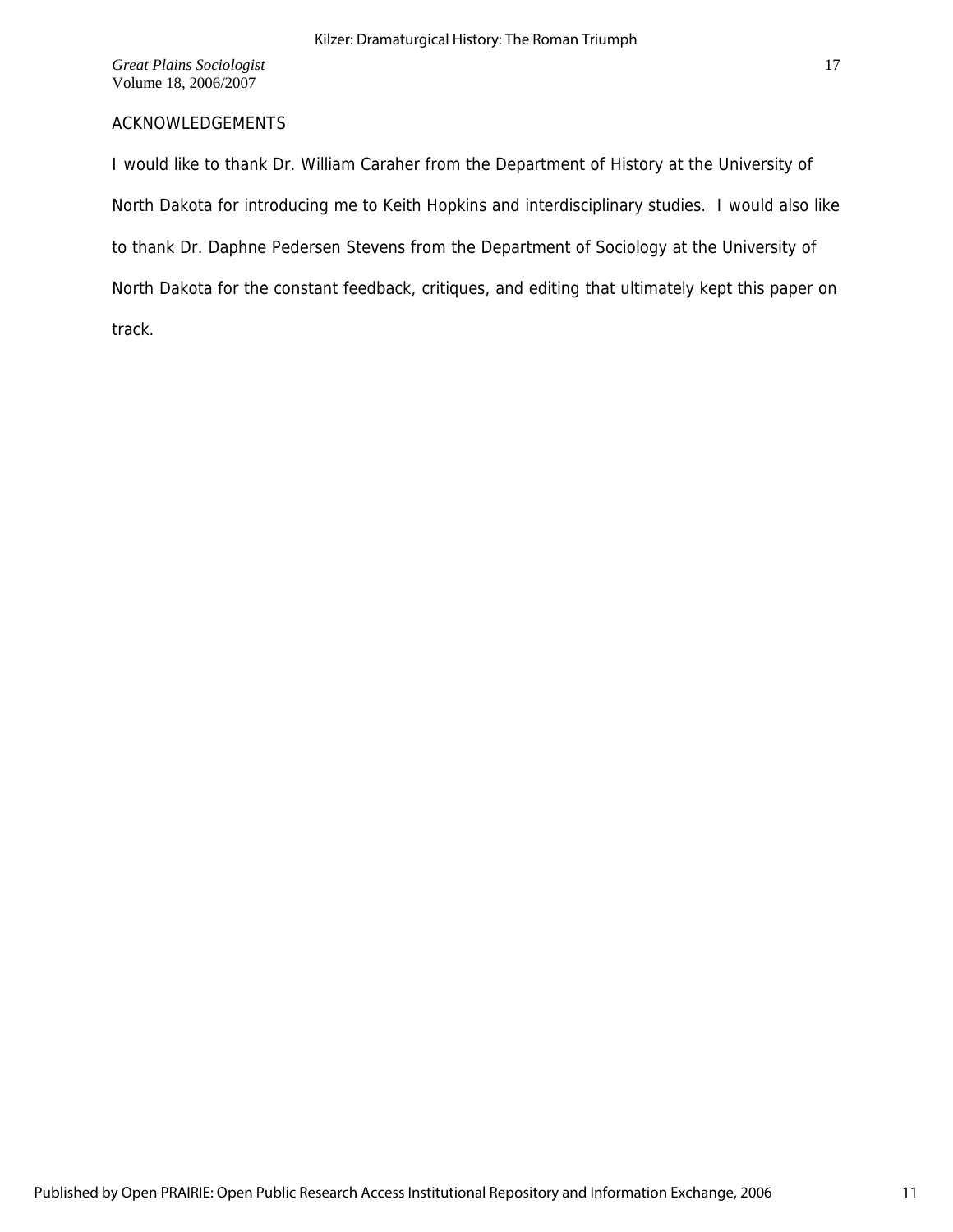# REFERENCES

Appian. 2005. "Appian's History of Rome: The Punic Wars." Amsterdam, Holland: Jona Lendering, Retrieved Sep 25, 2005

(http://www.livius.org/ap-ark/appian/appian\_punic\_00.html).

Goffman, Erving. 1959. The Presentation of Self in Everyday Life. Garden City, NY: Doubleday.

- Hopkins, Keith. 1978. Conquerors and Slaves: Sociological Studies in Roman History Vol 1. New York: University of Cambridge Press.
- Letter 1983. Death and Renewal: Sociological Studies in Roman History Vol 2. New York: University of Cambridge Press.
- Livy. Translated by George Baker. 1883. From the Founding of the City. New York: R. Worthington.
- Books XXXIII-XXXVII. Cambridge, Mass: Harvard University Press. Pliny the Elder. Translated by D.E. Eicholz M.A. and H. Rackham M.A. 1962. Natural History:
- Polybius. Translated by W.R. Paton. 1975. The Histories. Cambridge, Mass.: Harvard University Press.
- Ramsey, William M.A. 1875. "Triumphus." Chicago, IL: Bill Thayer, Retrieved Sep 25, 2005 (http://penelope.uchicago.edu/Thayer/E/Roman/Texts/secondary/SMIGRA\*/Triumphus. html).
- Ritzer, George. 2003. Contemporary Sociological Theory and its Roots: The Basics. New York: The McGraw-Hill Companies Inc.
- Sullivan, Mary Ann. 2005. "The Arch of Titus and Reliefs, Via Sacra." Bluffton, OH: Bluffton University, Retrieved Sep 25, 2005

(http://www.bluffton.edu/~sullivanm/titus/titus.html).